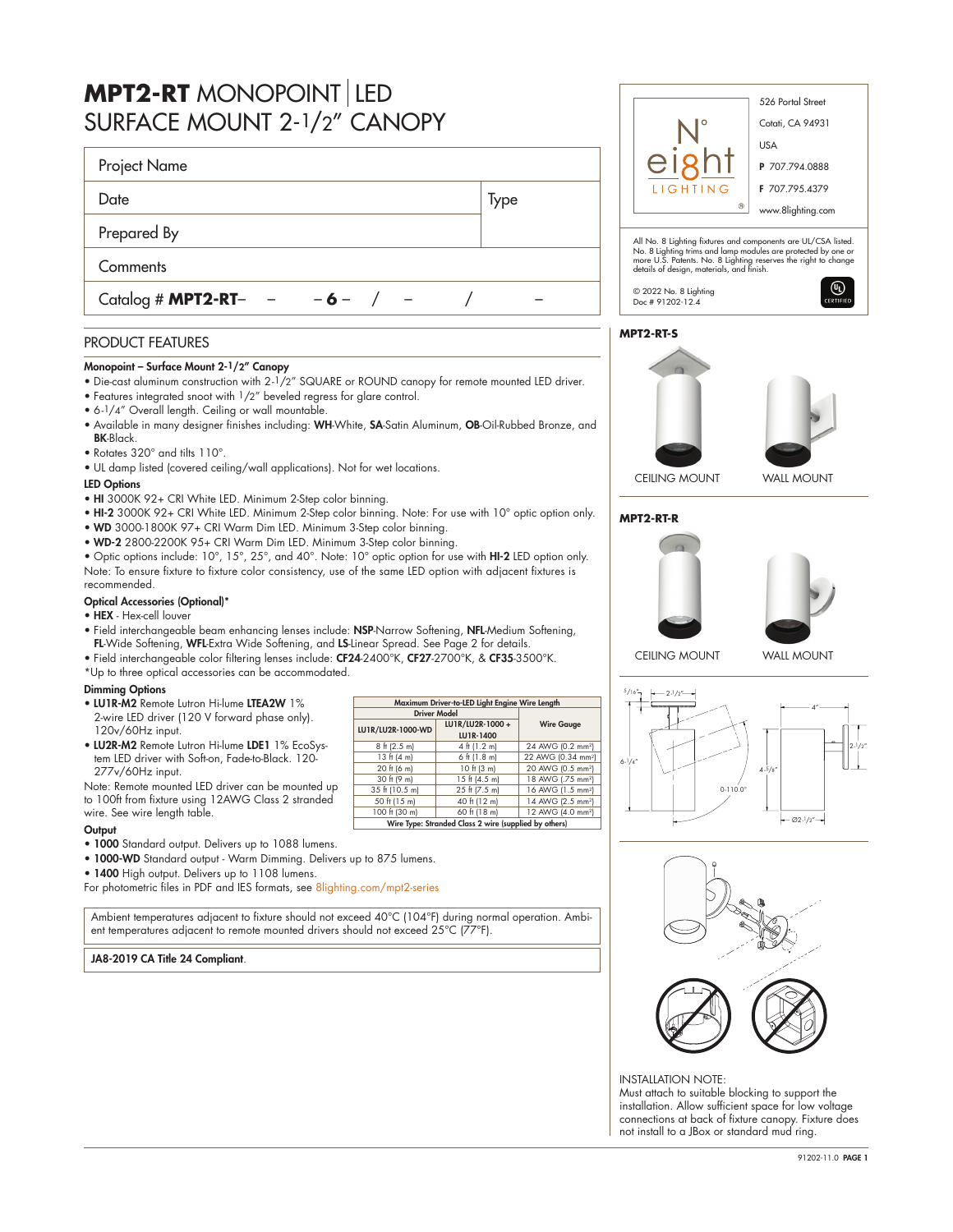

One field interchangeable optic included standard. Up to three optical accessories can be accommodated.

Warranty All No. 8 Lighting products are by a 5 year limited warranty. For specific warranty details and limitations, see [8lighting.com/resources-downloads](https://8lighting.com/resources-downloads/)

## OPTICAL OPTIONS AND ACCESSORY PERFORMANCE SUMMARY

| <b>OPTICAL OPTIONS</b> | <b>BEAM ENHANCING LENS (OPTIONAL)*</b> |              |              |            |                        |  |  |  |  |  |
|------------------------|----------------------------------------|--------------|--------------|------------|------------------------|--|--|--|--|--|
|                        | $+$ NSP                                | $+$ NFL      | $+$ FL       | $+ WFL$    | $+LS$                  |  |  |  |  |  |
| 10° Very Narrow Spot   | 14°                                    | $27^\circ$   | $46^{\circ}$ | $71^\circ$ | $14 \times 52^{\circ}$ |  |  |  |  |  |
| 15° Spot               | $20^{\circ}$                           | $27^\circ$   | $42^{\circ}$ | $61^\circ$ | $19 \times 47^\circ$   |  |  |  |  |  |
| 25° Narrow Flood       | $27^\circ$                             | $34^\circ$   | $47^\circ$   | $67^\circ$ | $26 \times 52^{\circ}$ |  |  |  |  |  |
| 40° Flood              | $41^{\circ}$                           | $42^{\circ}$ | $56^{\circ}$ | $68^\circ$ | $36 \times 57^\circ$   |  |  |  |  |  |
| Lumen Multiplier       | 0.93                                   | 0.87         | 0.88         | 0.82       | 0.89                   |  |  |  |  |  |

\*Beam enhancing lens used in combination with 10°, 15°, 25°, or 40° optic to achieve desired beam spread

# MPT2-RT PERFORMANCE SUMMARY

| <b>LED</b> | Output | <b>CCT</b>                               | <b>CRI</b> | Delivered         | Wattage LPW | System Delivered | R <sub>1</sub> | R2   | R3  |      |      | R4 R5 R6 R7 |      | R8  |    | R9 R10 R11 R12 R13 R14 |     |      |        |        |
|------------|--------|------------------------------------------|------------|-------------------|-------------|------------------|----------------|------|-----|------|------|-------------|------|-----|----|------------------------|-----|------|--------|--------|
| $HI-2$     | 1000   | 3000                                     | $93+$      | 1088              | 13.9        | 78               | 94             | 96   | 98  | 94   | 94   | - 96        | - 93 | -83 | 62 | -91                    | 95  | - 83 | 94 98  |        |
| HI         | 1000   | 3000                                     |            | $92 + 770 - 890$  |             | 14.5 53-62       | 93             | 97   | 100 | 93   | 93   | 97          | 92   | 82  | 59 | 92                     | 95  | 83   | 94     | - 99   |
| HI         | 1400   | 3000                                     |            | 92+ 952-1108 20.7 |             | 46-54            | 93             | 97   | 99  | 92   | - 93 | 97          | -91  | 80  | 56 | - 93                   | -93 | -83  |        | 94 100 |
| <b>WD</b>  |        | 1000-WD 3000-1800 97+ 754-875 15.0 51-59 |            |                   |             |                  | - 99           | - 99 | 96  | - 99 | -99  | 97          | 98   | 96  | 90 | 96                     | 97  | 83   | 100 97 |        |
|            |        | WD-2 1000-WD 2800-2200 95+ 731-849       |            |                   |             | 15.0 49-57       | 98             | 97   | 96  | 96   | 99   | 93          | 90   | 86  | 74 | 96                     | 96  | 87   | 99     | - 99   |